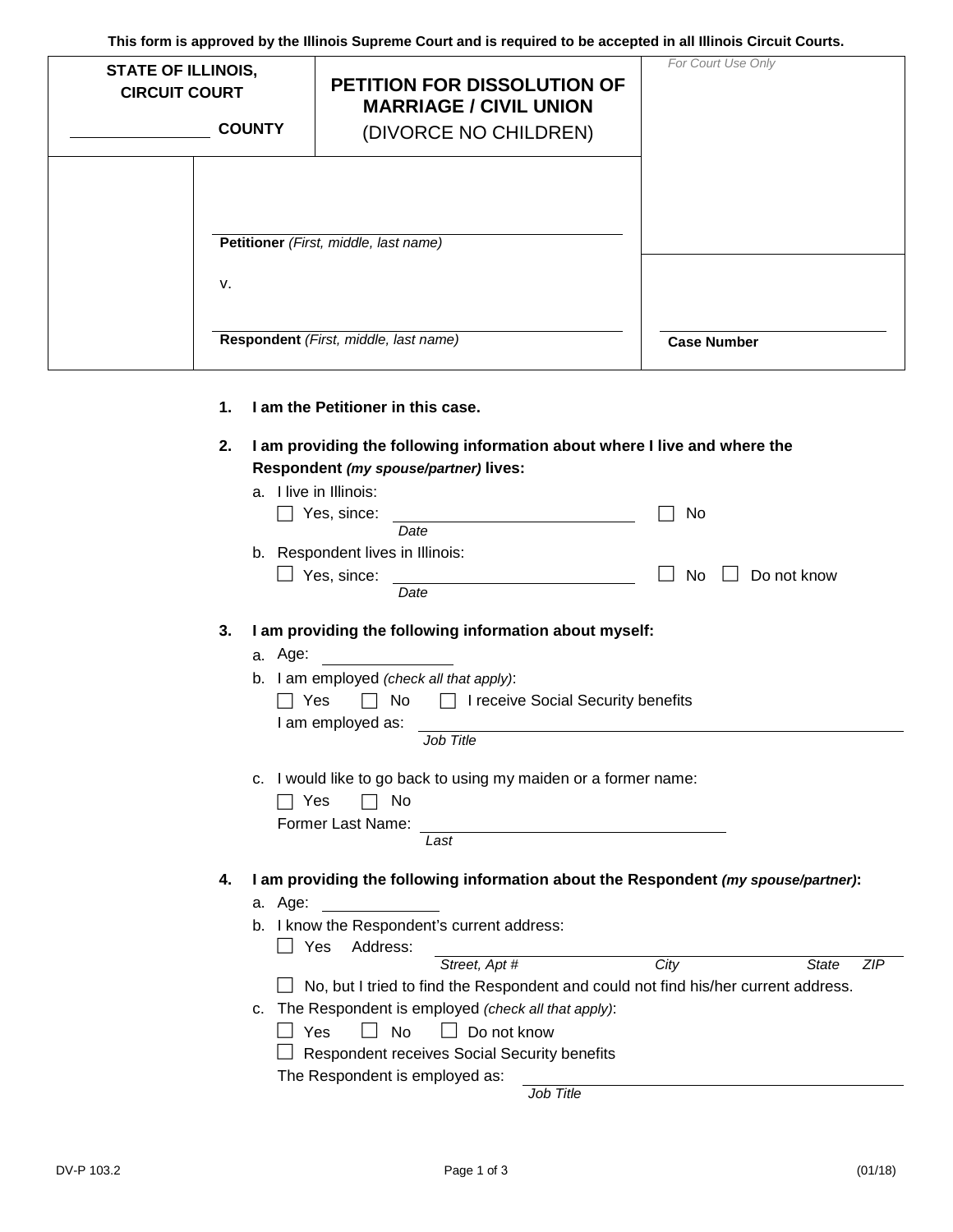|    | d. The Respondent is currently on active duty as a member of the Armed Forces of the                                                                                 |  |  |  |  |  |
|----|----------------------------------------------------------------------------------------------------------------------------------------------------------------------|--|--|--|--|--|
|    | <b>United States of America:</b><br>Yes<br>No<br>Do not know                                                                                                         |  |  |  |  |  |
|    |                                                                                                                                                                      |  |  |  |  |  |
| 5. | I am providing the following information about the $\Box$<br>Marriage<br>Civil Union:<br>a. We were married/united on:                                               |  |  |  |  |  |
|    | Date                                                                                                                                                                 |  |  |  |  |  |
|    | b. We were married/united in:<br><b>State</b><br>Country<br>County                                                                                                   |  |  |  |  |  |
|    |                                                                                                                                                                      |  |  |  |  |  |
|    | c. This is the first time that either the Respondent or I have filed for divorce from each<br>other in Illinois or any other state:<br>Yes<br>No                     |  |  |  |  |  |
|    | d. We have been separated since:                                                                                                                                     |  |  |  |  |  |
|    | Date                                                                                                                                                                 |  |  |  |  |  |
|    | e. Irreconcilable differences have caused the irretrievable breakdown of the marriage or civil<br>union.                                                             |  |  |  |  |  |
| 6. | No children were born or adopted during this marriage/civil union and neither party is<br>pregnant.                                                                  |  |  |  |  |  |
|    |                                                                                                                                                                      |  |  |  |  |  |
| 7. | I am providing the following information about the debts that the Respondent<br>and I have after the date we got married/united (both individually and as a couple): |  |  |  |  |  |
|    | a. The Respondent and I have debts we got after the date of our marriage/civil union that                                                                            |  |  |  |  |  |
|    | are still owed (either together or individually):                                                                                                                    |  |  |  |  |  |
|    | Yes<br>No                                                                                                                                                            |  |  |  |  |  |
| 8. | I am providing the following information about the personal property including                                                                                       |  |  |  |  |  |
|    | bank accounts that the Respondent and I own (both individually and as a couple):                                                                                     |  |  |  |  |  |
|    | a. The Respondent and I own personal property and/or bank accounts obtained during the<br>marriage/civil union:                                                      |  |  |  |  |  |
|    | Yes<br>No                                                                                                                                                            |  |  |  |  |  |
| 9. | I am providing the following information about real estate:                                                                                                          |  |  |  |  |  |
|    | a. The Respondent and I own or are buying real estate together:                                                                                                      |  |  |  |  |  |
|    | Yes<br>No                                                                                                                                                            |  |  |  |  |  |
|    | b. I own or am buying real estate separately:                                                                                                                        |  |  |  |  |  |
|    | Yes<br>No<br>c. The Respondent owns or is buying real estate separately:                                                                                             |  |  |  |  |  |
|    | No<br>Do not know<br>Yes                                                                                                                                             |  |  |  |  |  |
|    | 10. I am providing the following information about pension/retirement accounts:                                                                                      |  |  |  |  |  |
|    | a. I have pension or retirement accounts:                                                                                                                            |  |  |  |  |  |
|    | Yes<br>No                                                                                                                                                            |  |  |  |  |  |
|    | b. The Respondent has pension or retirement accounts:                                                                                                                |  |  |  |  |  |
|    | Yes<br>No<br>Do not know                                                                                                                                             |  |  |  |  |  |